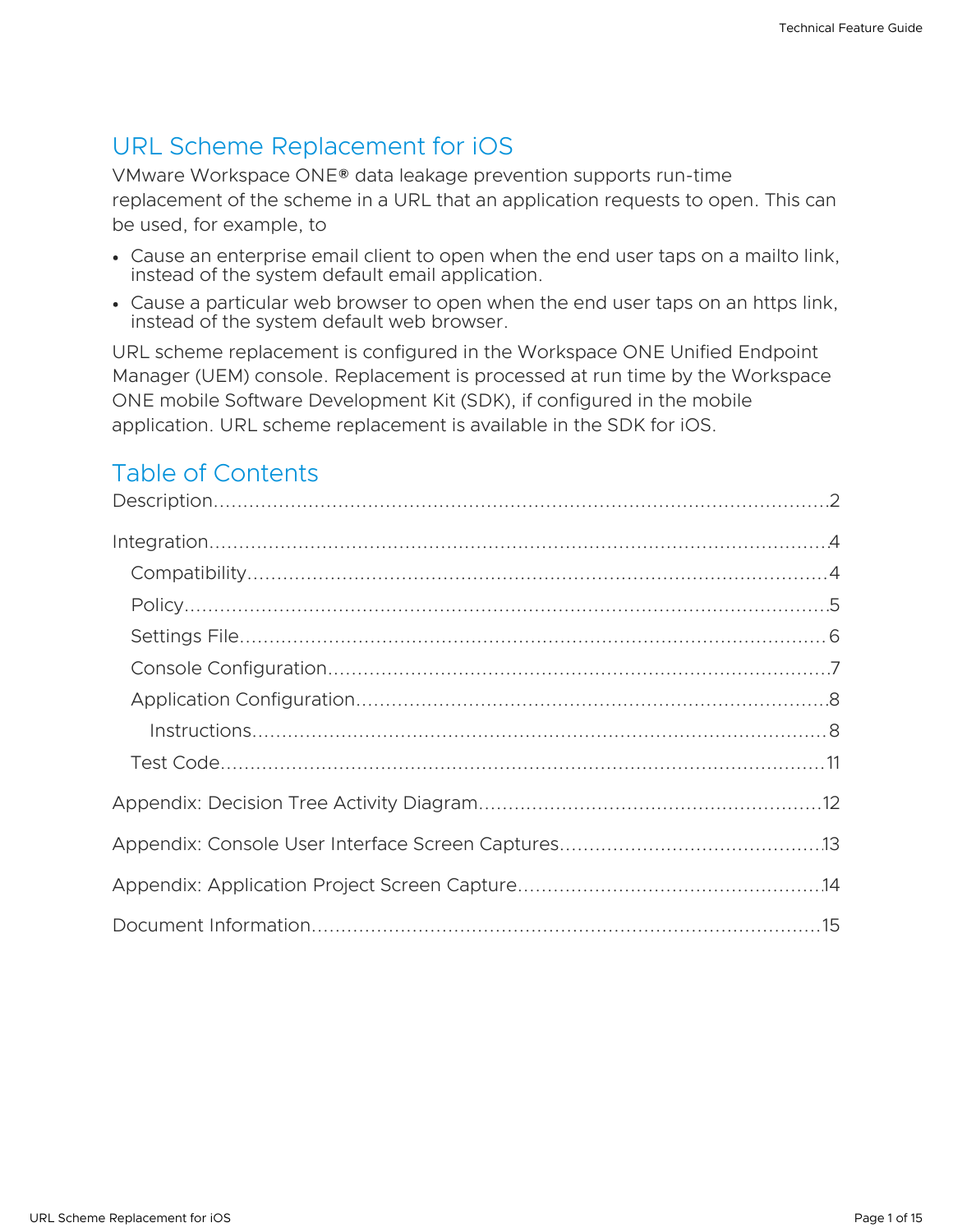### <span id="page-1-0"></span>**Description**

When an app requests to open a URL, the scheme of the URL is used by the mobile operating system to determine which other application will receive the request. Replacing the scheme will cause a different receiver to be selected.

Workspace ONE data leakage prevention supports automatic run-time replacement of the scheme in a URL (Uniform Resource Locator) value that is being opened by a mobile application that has integrated the SDK.

Workspace ONE supports replacement of these URL schemes:

- mailto
- http
- https

The feature can be configured to replace the scheme in a URL request with either:

- A built-in scheme that will select a VMware Workspace ONE app as the receiver, Boxer for mailto, Web for http and https.
- A custom scheme configured in the UEM that will select the enterprise's chosen app as the receiver.

Workspace ONE DLP URL replacement works as follows.

If a custom scheme is required, then a specific URL replacement policy is configured in the UEM. The policy configuration will specify which schemes are to be replaced and their replacement values. See [Policy](#page-4-0) and [Settings](#page-5-0) File for instructions.

This configuration isn't required for built-in scheme replacement.

- Data Leakage Prevention (DLP) is activated and configured in the UEM. DLP is a security policy. See Console [Configuration](#page-6-0).
- The DLP and URL replacement policy configurations are retrieved by the SDK instance in a mobile application, at enrollment time or subsequently.
- Support for URL replacement is configured in the mobile app project, at build time. Configuration will specify which schemes are to be replaced.

The configuration is in a property list file. See Application [Configuration](#page-7-0) for details.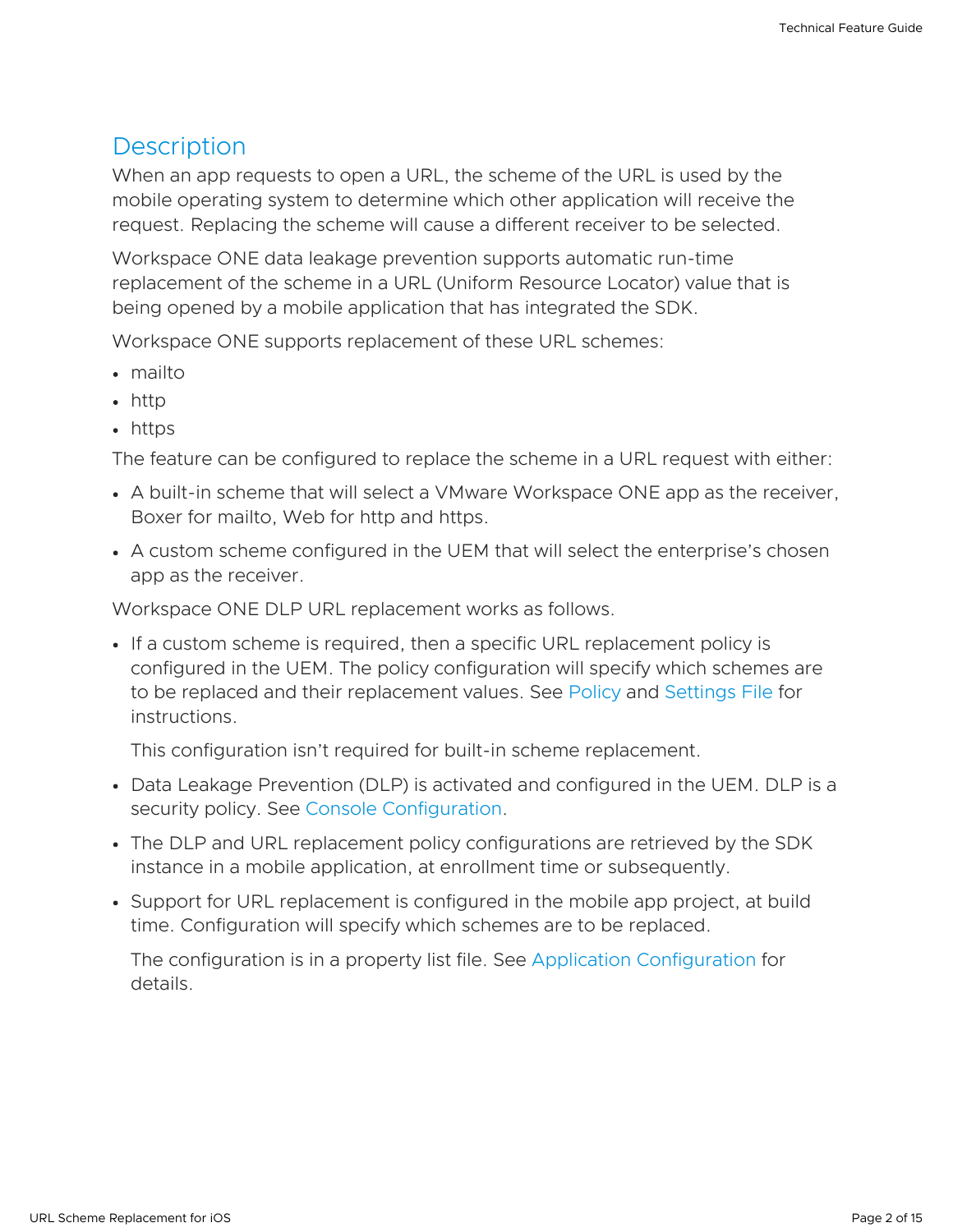- When the app executes an implicit or explicit request to open a URL, the SDK replaces the scheme if the following conditions are met.
	- The URL replacement configuration in the application build specifies that the scheme being opened is to be replaced.
	- DLP policy is active and specifies URL replacement.

The replacement scheme will be

- A custom scheme if there is a URL replacement configuration from the UEM, and it specifies a replacement for the scheme in the URL being opened.
- A built-in replacement scheme otherwise.
- The request to open the URL continues to the operating system and hence to the receiver application.

See the [Decision](#page-11-0) Tree Activity Diagram in the appendix to this document for a diagrammatic representation of the above.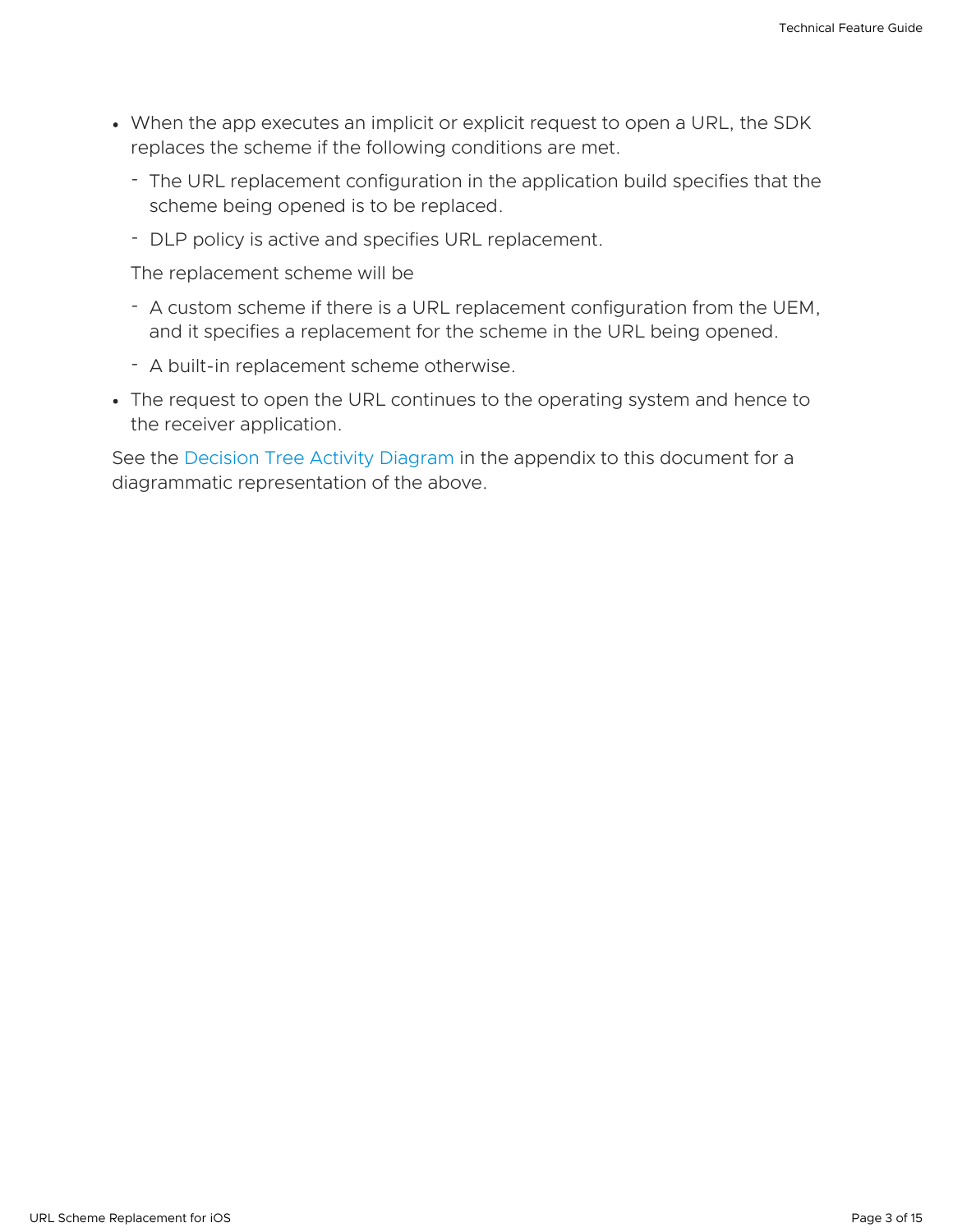#### <span id="page-3-0"></span>Integration

To integrate the feature into your application, follow the instructions below.

### <span id="page-3-1"></span>**Compatibility**

Before you begin integration, ensure you have access to compatible versions of software. The following table shows the version numbers of the Workspace ONE components in which this feature first became available.

| Software                         | Available |
|----------------------------------|-----------|
| Workspace ONE SDK for iOS        | 20.6      |
| Workspace ONE management console | $9.7*$    |

Version 9.7\* is the earliest supported UEM at time of writing. All current versions of UEM have the DLP and custom settings options.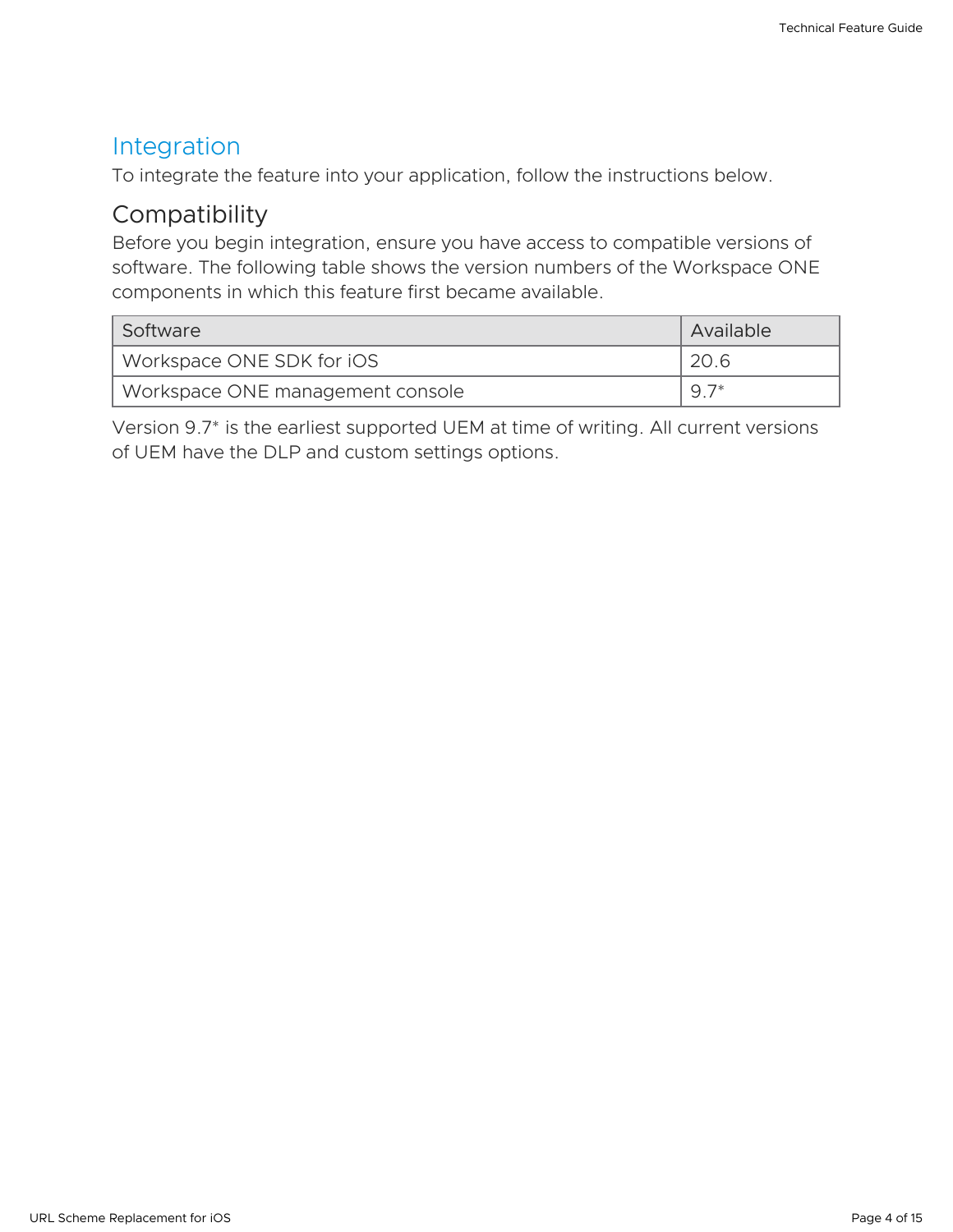#### <span id="page-4-0"></span>**Policy**

Decide on a scheme replacement policy. The policy includes these elements:

- Which of the supported schemes will be replaced.
- For each replaced scheme, which application is the required receiver.

Based on that:

What will be the replacement scheme. -

The scheme must be one registered by the required receiver application. The application developer should supply this value, for example in their product documentation.

What name for the receiver app should be displayed to the user. -

The full product name might be unfamiliar, too long, or otherwise unsuitable for display in the mobile user interface.

The policy could be recorded in a table like the following.

| <b>Original Scheme</b> | Replacement Scheme | Replacement App Name          |
|------------------------|--------------------|-------------------------------|
| mailto                 |                    | Replacement email client name |
| http                   |                    | Replacement browser name      |
| https                  |                    | Replacement browser name      |

Note the following.

- Replacement of mailto is optional.
- Replacement of http and https is optional.
- The replacement app name for the http and https schemes must be the same.
- The replacement schemes for http and https needn't be the same but if http is replaced then https must also be replaced, and vice versa.

For example, the following table shows a sample policy that specifies Microsoft Outlook and the Brave browser.

| Original Scheme | <b>Replacement Scheme</b> | Replacement App Name |  |
|-----------------|---------------------------|----------------------|--|
| mailto          | ms-outlook                | Outlook              |  |
| http            | brave                     | <b>Brave</b>         |  |
| https           | brave                     | <b>Brave</b>         |  |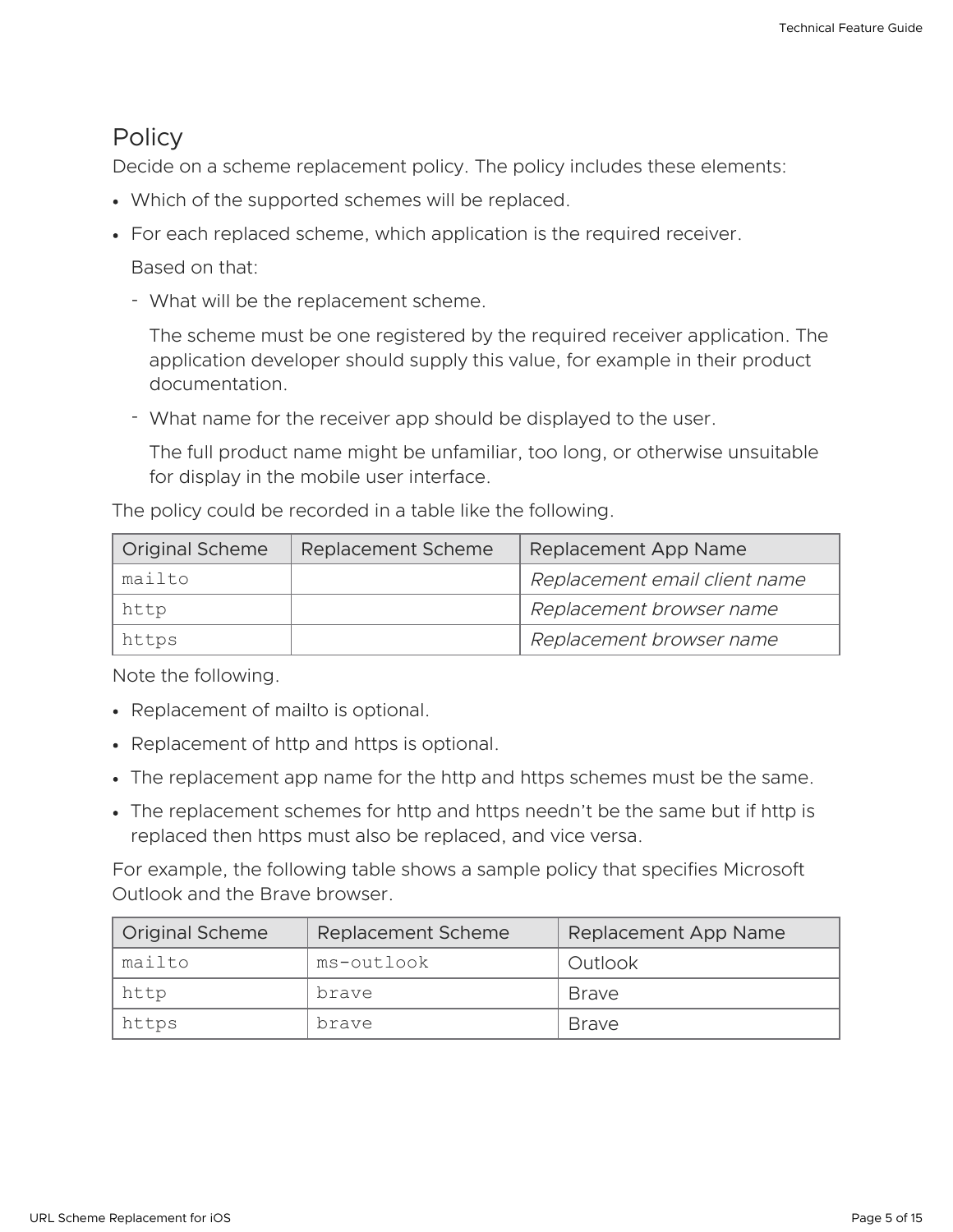### <span id="page-5-0"></span>Settings File

Create a custom settings file for insertion into your Workspace ONE management console configuration user interface. The file is a representation of the [Policy](#page-4-0) decided in the preceding step.

The custom settings file will be plain text in JavaScript Object Notation (JSON) format. You can use a text editor to create the file.

The following JSON code illustrates the required structure.

```
{
   "CustomSDKSettings": {
       "com_vmware_DLP_Redirection": {
            "mailtoSchemeConfiguration": {
               "mailto": "REPLACEMENT-SCHEME-FOR-MAILTO",
                "appName": "MAILTO RECEIVER APP NAME"
            },
           "httpSchemeConfiguration": {
                "http": "REPLACEMENT-SCHEME-FOR-HTTP",
               "https": "REPLACEMENT-SCHEME-FOR-HTTPS",
               "appName": "HTTP AND HTTPS RECEIVER NAME"
           }
       }
   }
}
```
This code can also be used as a template.

- Change the capitalized parts to represent your policy.
- If your policy doesn't replace mailto, then delete the "mailtoSchemeConfiguration" entry.
- If your policy doesn't replace http and https, then delete the "httpSchemeConfiguration" entry.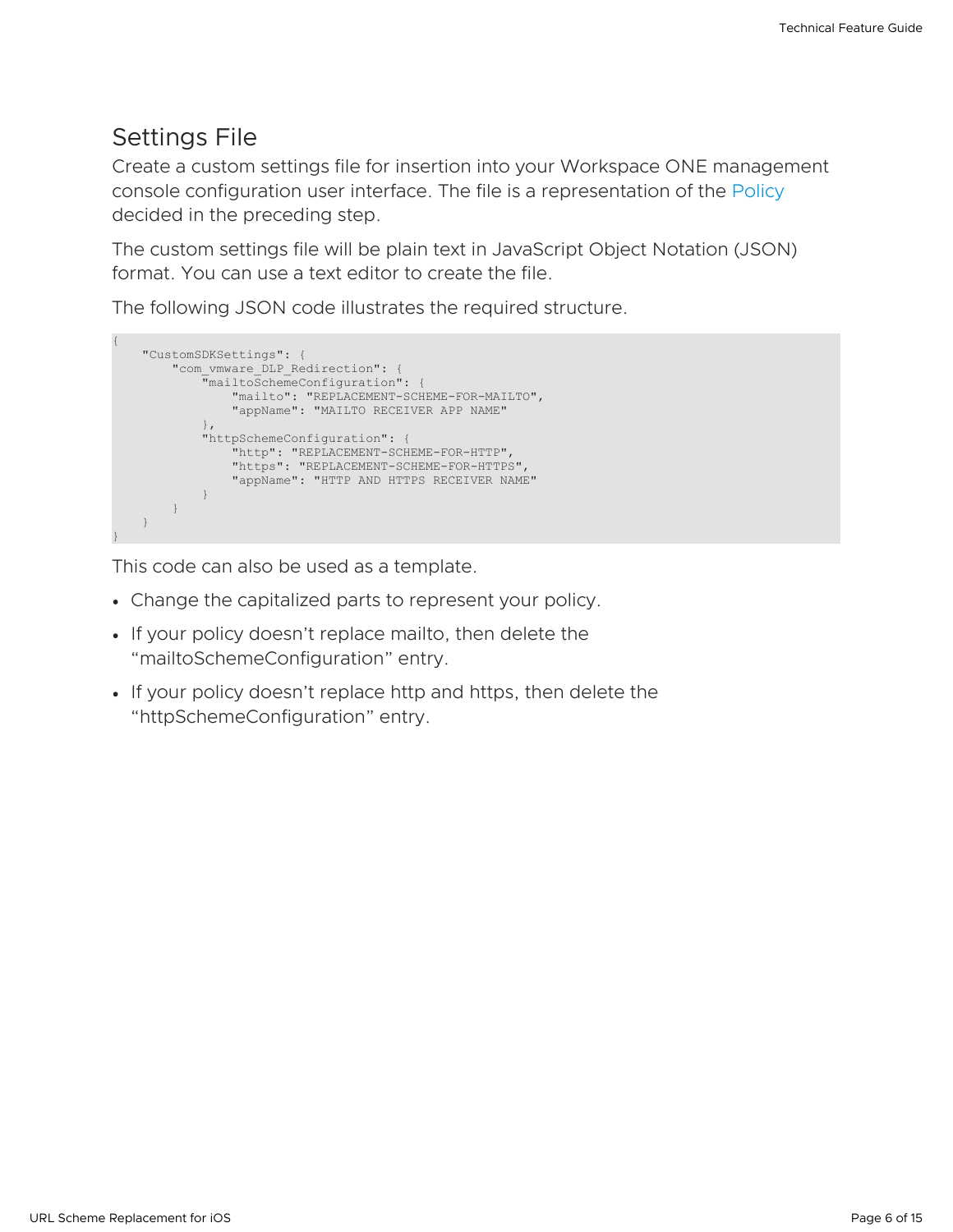#### <span id="page-6-0"></span>Console Configuration

This feature can be configured in the Workspace ONE management console. The following instructions are intended for application developers or other users wishing to try out the feature quickly. Full documentation can be found in the online help.

These instructions assume that you have already created a [Settings](#page-5-0) File.

1. Log in to the management console.

The dashboard will be displayed.

2. Select an organization group.

By default, the Global group is selected.

3. Navigate to: Groups & Settings, All Settings, Apps, Settings and Policies, Security Policies.

This opens the Security Policies configuration screen, on which a number of settings can be switched on and off, and configured.

4. For the Data Loss Prevention setting, select Enabled.

When Enabled is selected, further controls will be displayed.

- 5. Make the following selections:
	- Enable Composing Email: No
- 6. Select Save to commit your changes to the configuration.
- 7. Navigate to: Groups & Settings, All Settings, Apps, Settings and Policies, Settings.

This opens the Settings configuration screen, on which a number of settings can be switched on and off, and configured.

8. For Custom Settings, select Enabled.

When Enabled is selected, a text box, also labelled Custom Settings will be displayed.

- 9. In the Custom Settings text box, paste in the contents of your settings file.
- 10. Select Save to commit your changes to the configuration.

See also the Console User Interface Screen [Captures](#page-12-0) in the appendix to this document.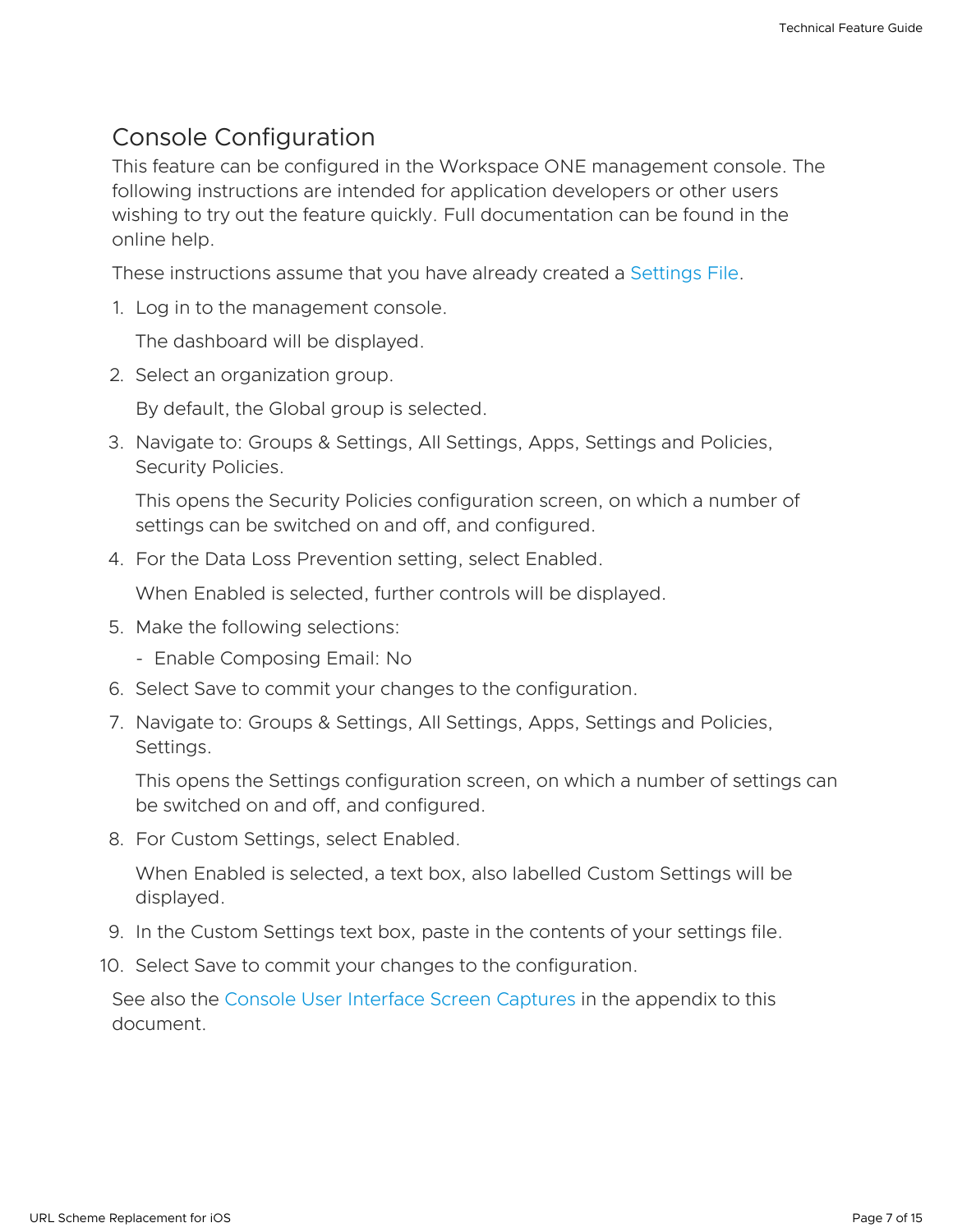### <span id="page-7-0"></span>Application Configuration

Add a bundle and property list to your application project, as shown in the following screen capture.

| 噩<br>$\Box$<br>m.<br>図出のVの        | 嘂<br>AWSDKDefaults.bundle ) a AWSDKDefaultSettings.plist<br>Captivity $\rangle$ |            |           |
|-----------------------------------|---------------------------------------------------------------------------------|------------|-----------|
| Captivity                         | Key                                                                             | Type       | Value     |
| AWSDKDefaults.bundle              | ▼ Root                                                                          | Dictionary | (2 items) |
| AWSDKDefaultSettings.plist        | ▼ AWMailtoSchemeConfiguration                                                   | Dictionary | (1 item)  |
| en.lproj                          | enabled                                                                         | Boolean    | YES       |
| Root.plist<br>倫                   | ▼ AWURLSchemeConfiguration                                                      | Dictionary | (1 item)  |
| Captivity<br>▶                    | enabled                                                                         | Boolean    | YES       |
| <b>Droducte</b><br><b>Balling</b> |                                                                                 |            |           |

Screen capture 1: Configuration in the application project

(The application name in the screen capture is Captivity, which can be ignored.)

#### <span id="page-7-1"></span>**Instructions**

The following instructions will set the above configuration.

- 1. Open the application project in the Apple Xcode integrated development environment (IDE).
- 2. Add a bundle named AWSDKDefaults to the application, unless it already has one.

You can add a bundle like this:

- 1. Select the application in the project navigator.
- 2. In the Xcode menu, select File, New, File …

This opens a template chooser.

3. Choose the template: Settings Bundle.

A file-save dialog open in which you will enter the name of the new bundle.

4. Enter the name: AWSDKDefaults

The full file name will be AWSDKDefaults.bundle

The AWSDKDefaults bundle has now been added and you can continue. The bundle might have some boilerplate content, like a Root property list and localisation folder. The boilerplate content can be ignored.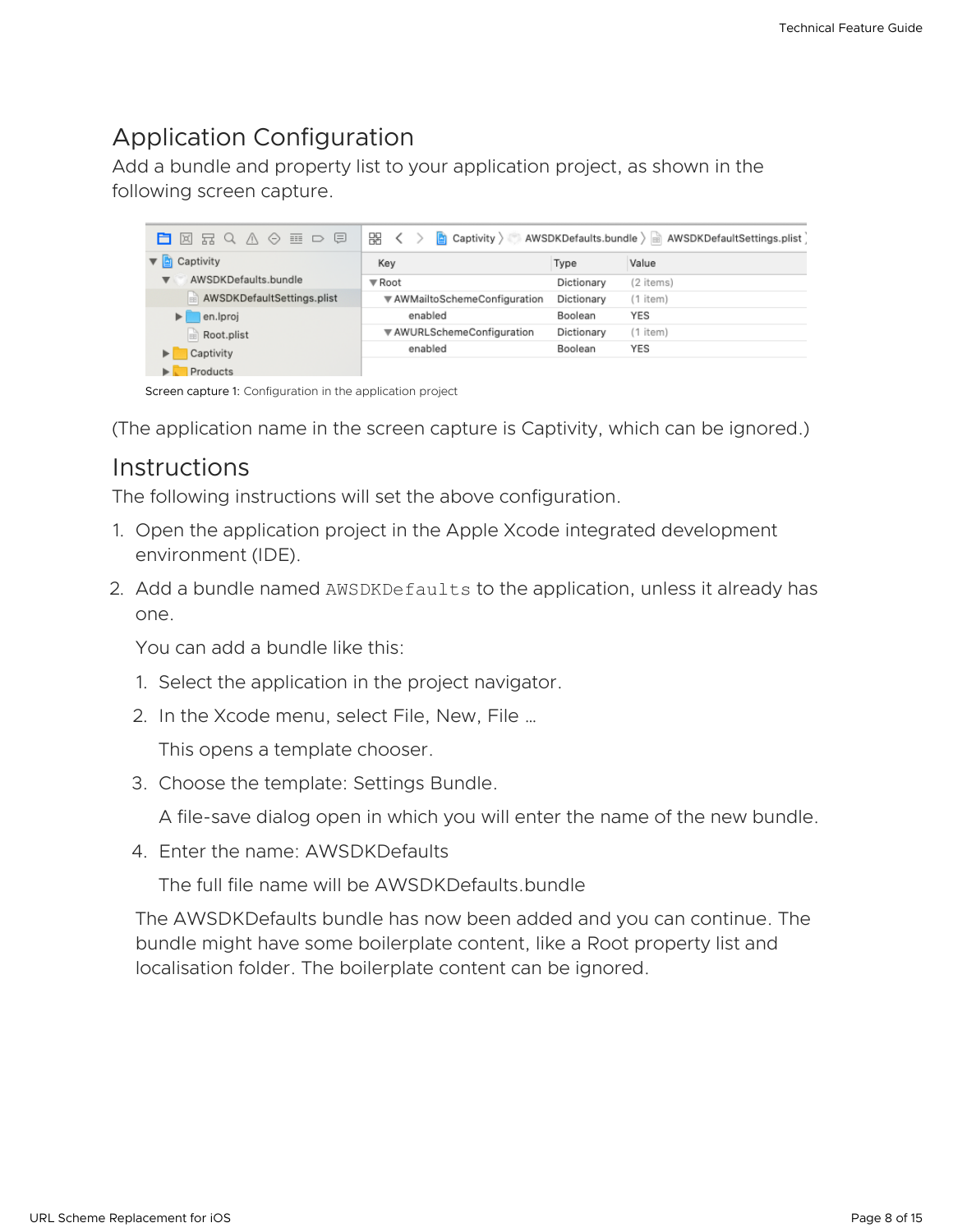3. Add a property list file named AWSDKDefaultSettings.plist to the AWSDKDefaults bundle, unless it already has one.

You can add a property list file like this:

- 1. Select the application in the project navigator.
- 2. In the Xcode menu, select File, New, File …

This opens a template chooser.

3. Choose the template: Property List.

A file-save dialog open in which you will enter the name of the new bundle.

- 4. Enter the name: AWSDKDefaultSettings The full file name will be AWSDKDefaultSettings.plist
- 5. Drag and drop the new property list file into the AWSDKDefaults bundle.

The property list file has now been added in the required location and you can continue.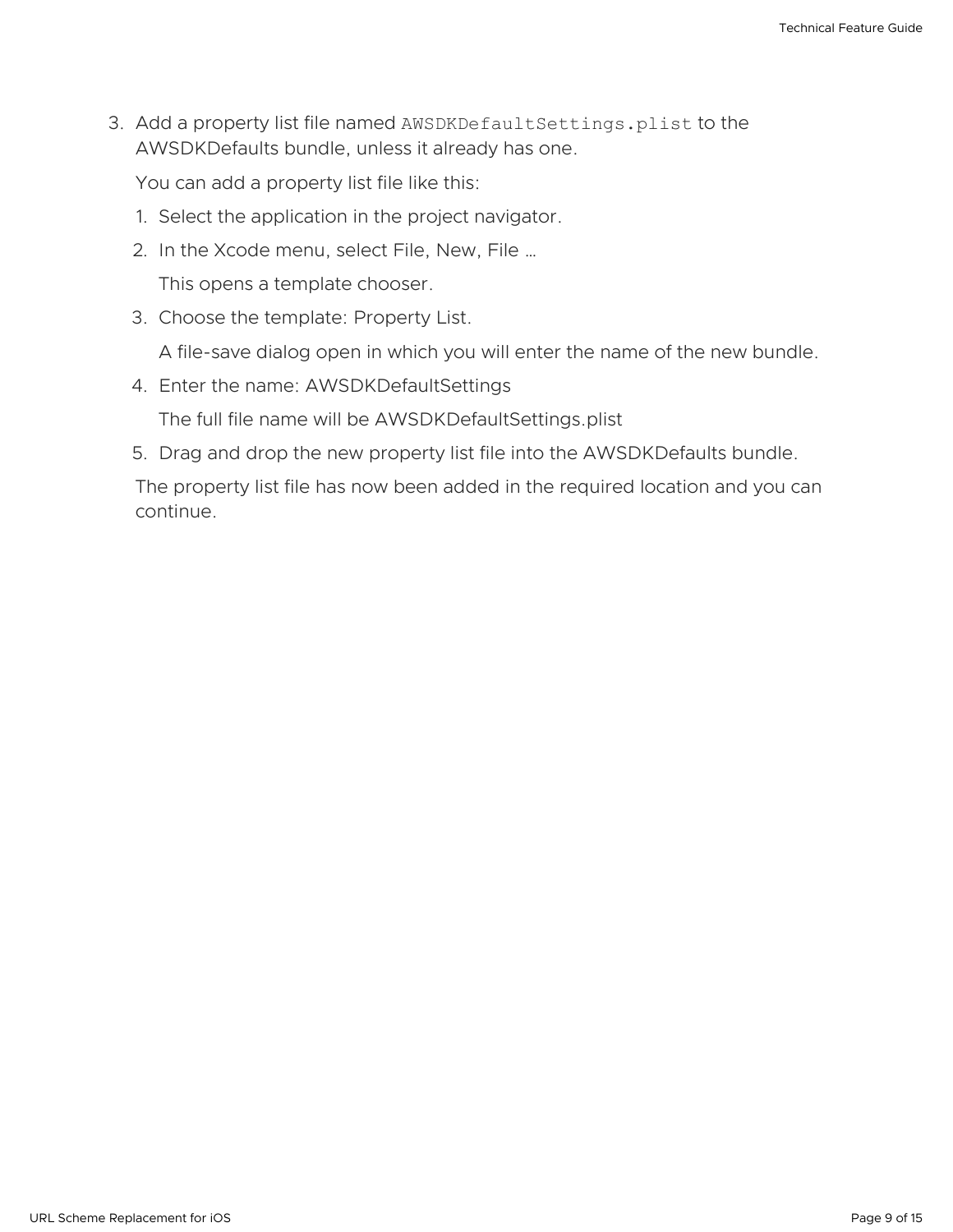4. Add properties to the AWSDKDefaultSettings file.

Add dictionary properties as follows.

- To support mailto replacement, add this:
	- Key: AWMailtoSchemeConfiguration
	- **Type: Dictionary**

Inside the dictionary, add one property:

- Key: enabled
- Value: YES
- To support mailto replacement, add this:
	- **Key: AWURLSchemeConfiguration**
	- **Type: Dictionary**

Inside the dictionary, add one property:

- Key: enabled
- Value: YES

You can add everything by opening the property list file as source code and then pasting all or part of the following snippet.

```
<?xml	version="1.0"	encoding="UTF-8"?>
<!DOCTYPE	plist	PUBLIC	"-//Apple//DTD	PLIST	1.0//EN"	"http://www.apple.com/DTDs/PropertyList-1.0.dtd">
<plist	version="1.0">
<dict>
   				<key>AWMailtoSchemeConfiguration</key>
   				<dict>
        <key>enabled</key>
        								<true/>
    				</dict>
    				<key>AWURLSchemeConfiguration</key>
    				<dict>
        <key>enabled</key>
        								<true/>
   				</dict>
</dict>
</plist>
```
Save the property list file.

This completes the application configuration.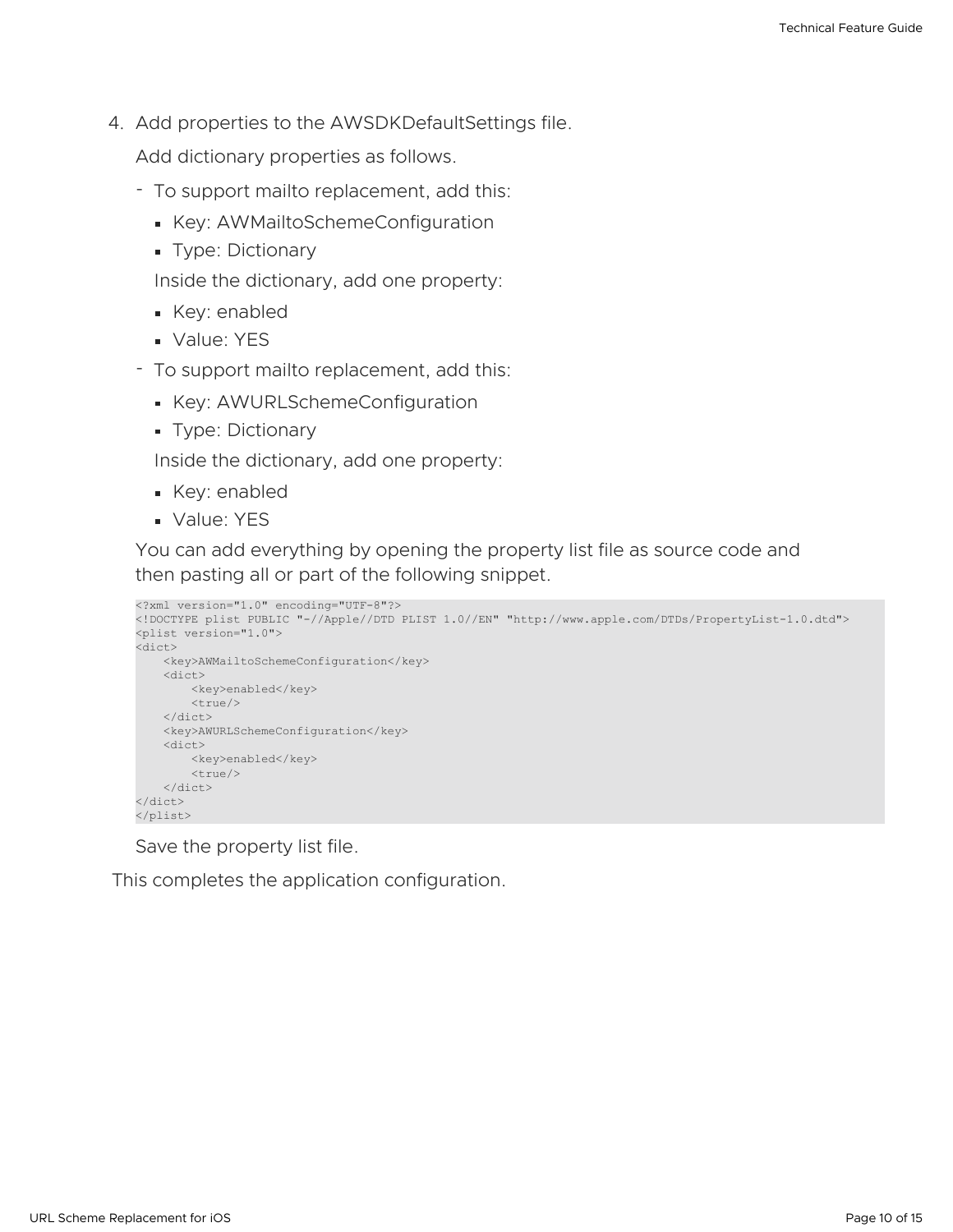#### <span id="page-10-0"></span>Test Code

Code like the following can be used to test the integration.

```
// Create a sample mailto URL.
// Assignment uses a Swift multiline string literal, see:
// https://docs.swift.org/swift-book/LanguageGuide/StringsAndCharacters.html
let mailtoString = """
   mailto:\
   exampleuser@example.com\
   ?cc=exampleuser2@example.com,exampleuser3@example.com\
   &bcc=exampleuser4@example.com\
    &subject=Some%20Important%20Mail\
   &body=Hi%2C%0A%0A%0A
    ^{\mathrm{m}} ""
if let mailtoURL = URL(string:mailtoString) {
    // Issue a request to open the URL, see:
    // https://developer.apple.com/documentation/uikit/uiapplication/1648685-open
   UIApplication.shared.open(
       mailtoURL, options: [:], completionHandler: nil)
}
```
This completes integration of URL Scheme Replacement for iOS.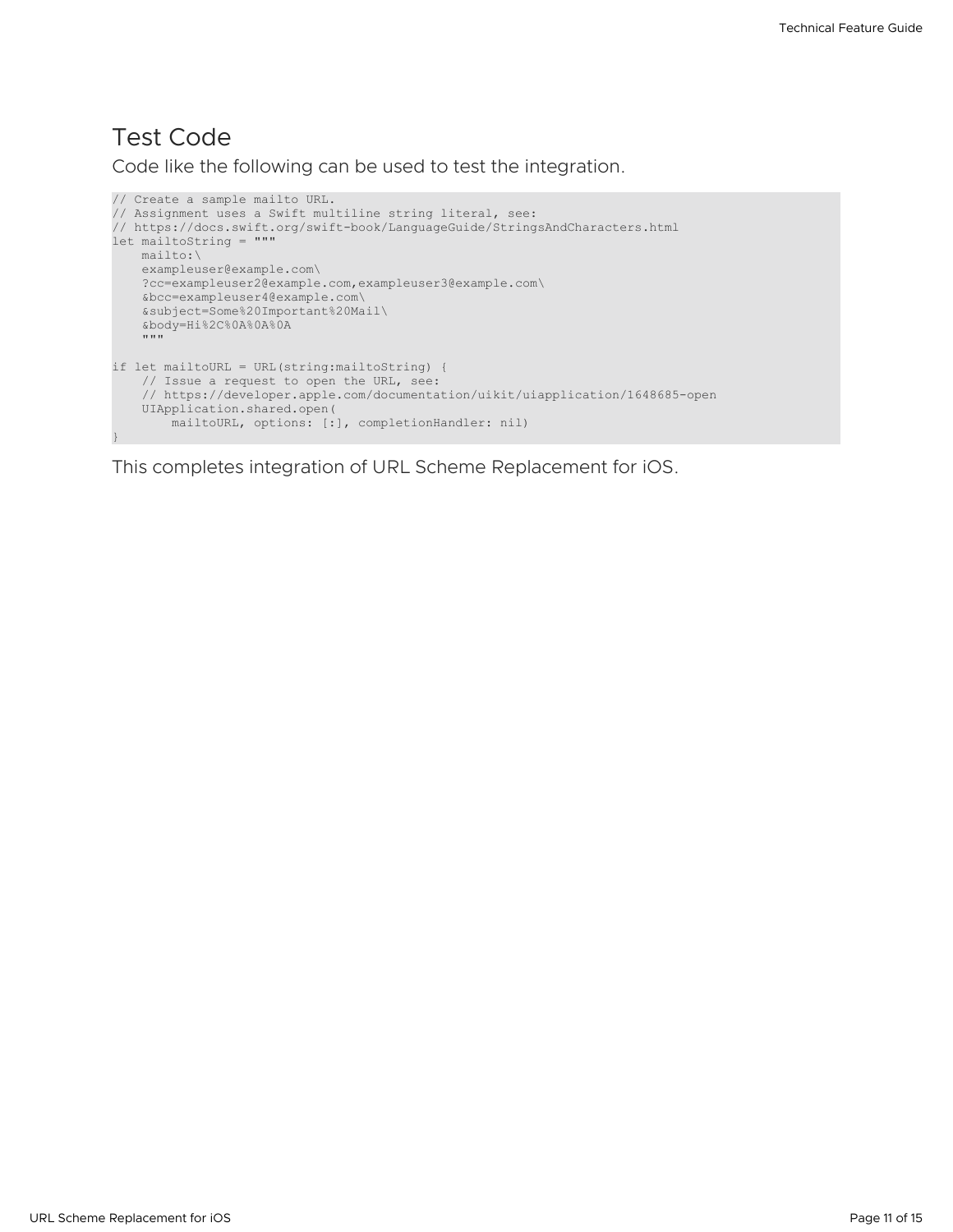### <span id="page-11-0"></span>Appendix: Decision Tree Activity Diagram

The following diagram represents the decision tree for Open URL with scheme replacement as a Unified Modeling Language (UML) Activity diagram.



Diagram 1: Open URL with scheme replacement activity diagram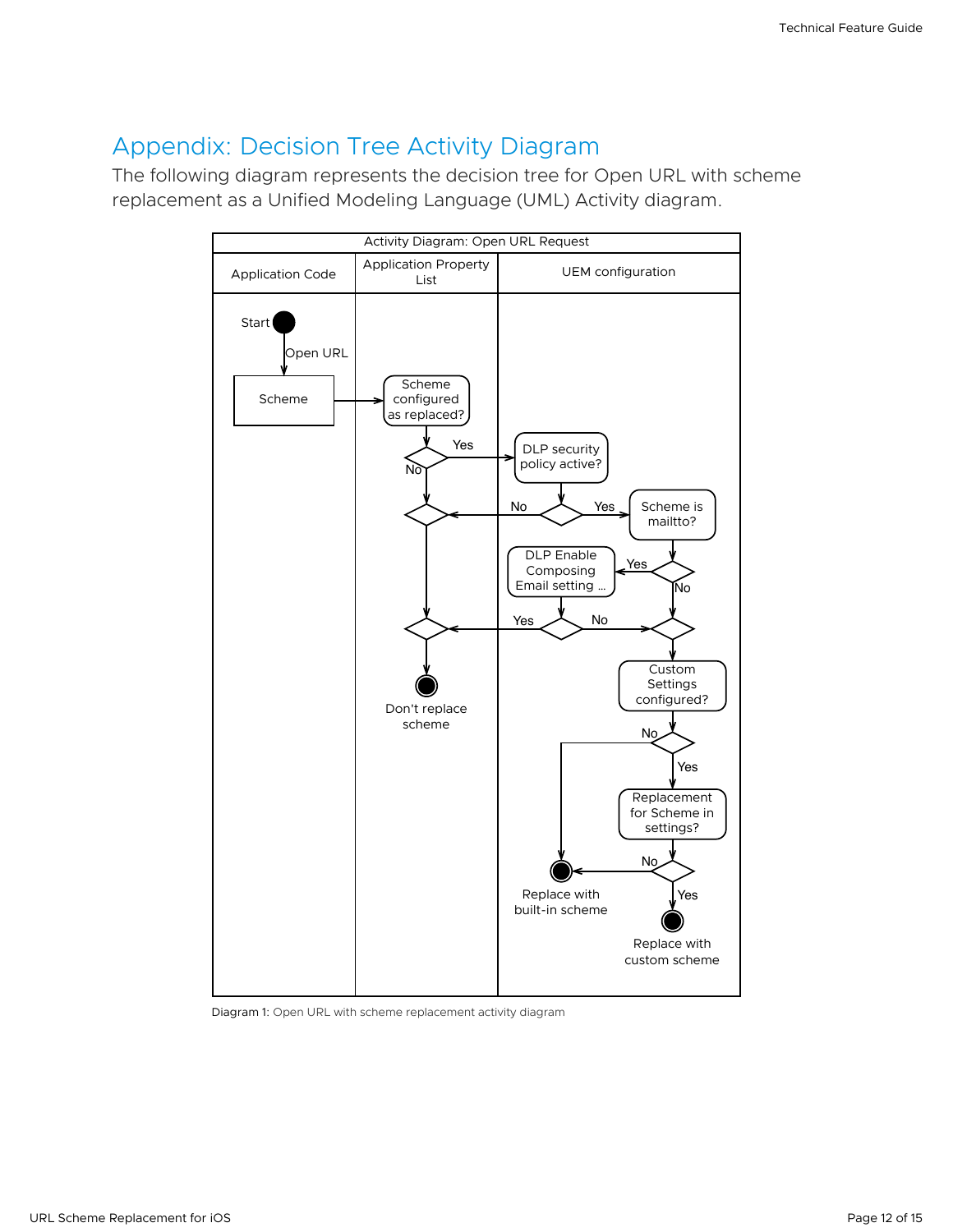### <span id="page-12-0"></span>Appendix: Console User Interface Screen Captures

The following screen captures shows this feature's configuration in the management console. For step-by-step instructions, see Console [Configuration.](#page-6-0)

| Settings                                     | Global / $\qquad$ $\qquad$ $\vee$                   |                              |                 | $\times$ |
|----------------------------------------------|-----------------------------------------------------|------------------------------|-----------------|----------|
|                                              | Geofencing<br><b>ENABLED</b>                        | <b>DISABLED</b><br>$\odot$   |                 |          |
| > System                                     |                                                     |                              |                 |          |
| > Devices & Users                            | Data Loss Prevention<br><b>ENABLED</b>              | <b>DISABLED</b><br>$\bigcap$ |                 |          |
| $~\sim$ Apps                                 | Enable Bluetooth                                    |                              | Android +1 more |          |
| > App Scan                                   | <b>YES</b>                                          | <b>NO</b><br>$\odot$         |                 |          |
| Workspace ONE Web                            | Enable Camera<br><b>YES</b>                         | <b>NO</b><br>(i)             |                 |          |
| > Workspace ONE                              |                                                     |                              |                 |          |
| Container                                    | <b>Enable Composing Email</b><br>YES                | <b>NO</b><br>$\odot$         | IOS             |          |
| Inbox                                        |                                                     |                              |                 |          |
| v Settings and Policies                      | Enable Copy and Paste Out<br><b>YES</b>             | <b>NO</b><br>(i)             |                 |          |
| <b>Security Policies</b>                     |                                                     |                              |                 |          |
| Settings                                     | Enable Copy and Paste Into<br><b>YES</b>            | <b>NO</b><br>(i)             |                 |          |
| SDK App Compliance                           |                                                     |                              |                 |          |
| Profiles                                     | Enable Data Backup<br><b>YES</b>                    | <b>NO</b><br>(i)             |                 |          |
| Microsoft Intune® App Protection<br>Policies |                                                     |                              |                 |          |
| > Content                                    | <b>Enable Location Services</b><br>YES              | <b>NO</b><br>(i)             |                 |          |
| > Email                                      | <b>Enable Printing</b><br><b>YES</b>                | <b>NO</b><br>$\circ$         |                 |          |
| > Telecom                                    |                                                     |                              |                 |          |
| > Admin                                      | Enable Screenshot<br><b>YES</b>                     | <b>NO</b><br>$\circ$         | Android         |          |
|                                              |                                                     |                              |                 |          |
| > Installation                               | Enable Third Party<br><b>YES</b><br>and the control | <b>NO</b><br>$\bigcirc$      |                 |          |

Screen capture 2: Console User Interface Data Leakage Prevention

| Settings                                                                       | Global / v             |                                                                                                                 | $\times$ |
|--------------------------------------------------------------------------------|------------------------|-----------------------------------------------------------------------------------------------------------------|----------|
| > System                                                                       | Analytics              | <b>ENABLED</b><br><b>DISABLED</b><br>. .                                                                        |          |
| > Devices & Users<br>$~\times$ Apps                                            | <b>Custom Settings</b> | <b>ENABLED</b><br><b>DISABLED</b><br>(i)                                                                        |          |
| > App Scan<br>Workspace ONE Web                                                | <b>Custom Settings</b> | "CustomSDKSettings": {                                                                                          | ⊕        |
| > Workspace ONE<br>Container                                                   |                        | "com_vmware_DLP_Redirection": {<br>"mailtoSchemeConfiguration": {<br>"mailto": "REPLACEMENT-SCHEME-FOR-MAILTO", |          |
| Inbox                                                                          |                        | "appName": "MAILTO RECEIVER APP NAME"<br>},<br>"httpSchemeConfiguration": {                                     |          |
| v Settings and Policies<br><b>Security Policies</b>                            |                        | "https": "REPLACEMENT-SCHEME-FOR-HTTP",<br>"http": "REPLACEMENT-SCHEME-FOR-HTTPS",                              |          |
| Settings<br>SDK App Compliance                                                 |                        | "appName": "HTTP AND HTTPS RECEIVER NAME"                                                                       |          |
| Profiles<br>Microsoft Intune® App Protection                                   |                        |                                                                                                                 |          |
| Policies<br>> Content                                                          |                        |                                                                                                                 |          |
| > Email                                                                        | Child Permission *     | ◯ Inherit only ◯ Override only ● Inherit or Override                                                            |          |
| > Telecom                                                                      |                        |                                                                                                                 | SAVE     |
| <b>C.</b> Andmalin<br>Screen capture 3: Console User Interface Custom Settings |                        |                                                                                                                 |          |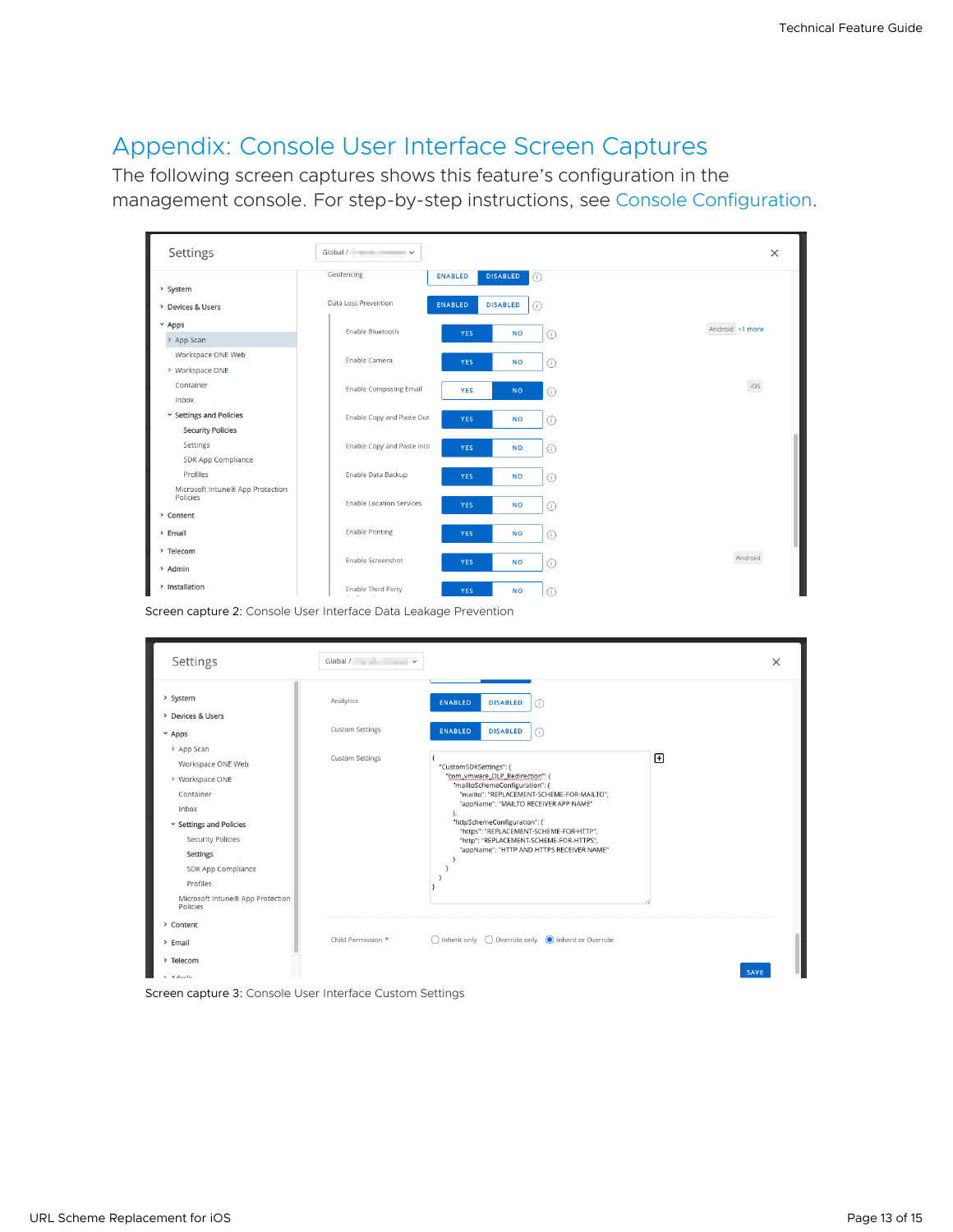## <span id="page-13-0"></span>Appendix: Application Project Screen Capture

The following screen captures shows this feature's configuration in the Apple Xcode integrated development environment.

| 亜 ロ 回<br>自図品のVの            | 盟<br>AWSDKDefaults.bundle ) a AWSDKDefaultSettings.plist<br>Captivity $\rangle$<br>ها |            |               |
|----------------------------|---------------------------------------------------------------------------------------|------------|---------------|
| Captivity                  | Key                                                                                   | Type       | Value         |
| AWSDKDefaults.bundle       | ▼ Root                                                                                | Dictionary | (2 items)     |
| AWSDKDefaultSettings.plist | ▼ AWMailtoSchemeConfiguration                                                         | Dictionary | $(1$ item $)$ |
| en.lproj<br>ы              | enabled                                                                               | Boolean    | YES           |
| Root.plist                 | ▼ AWURLSchemeConfiguration                                                            | Dictionary | $(1$ item $)$ |
| Captivity                  | enabled                                                                               | Boolean    | YES           |
| Products                   |                                                                                       |            |               |

Screen capture 1: Configuration in the application project

(Ignore the application name in the screen capture, Captivity.)

This configuration can be set by following the Application [Configuration](#page-7-0) instructions.